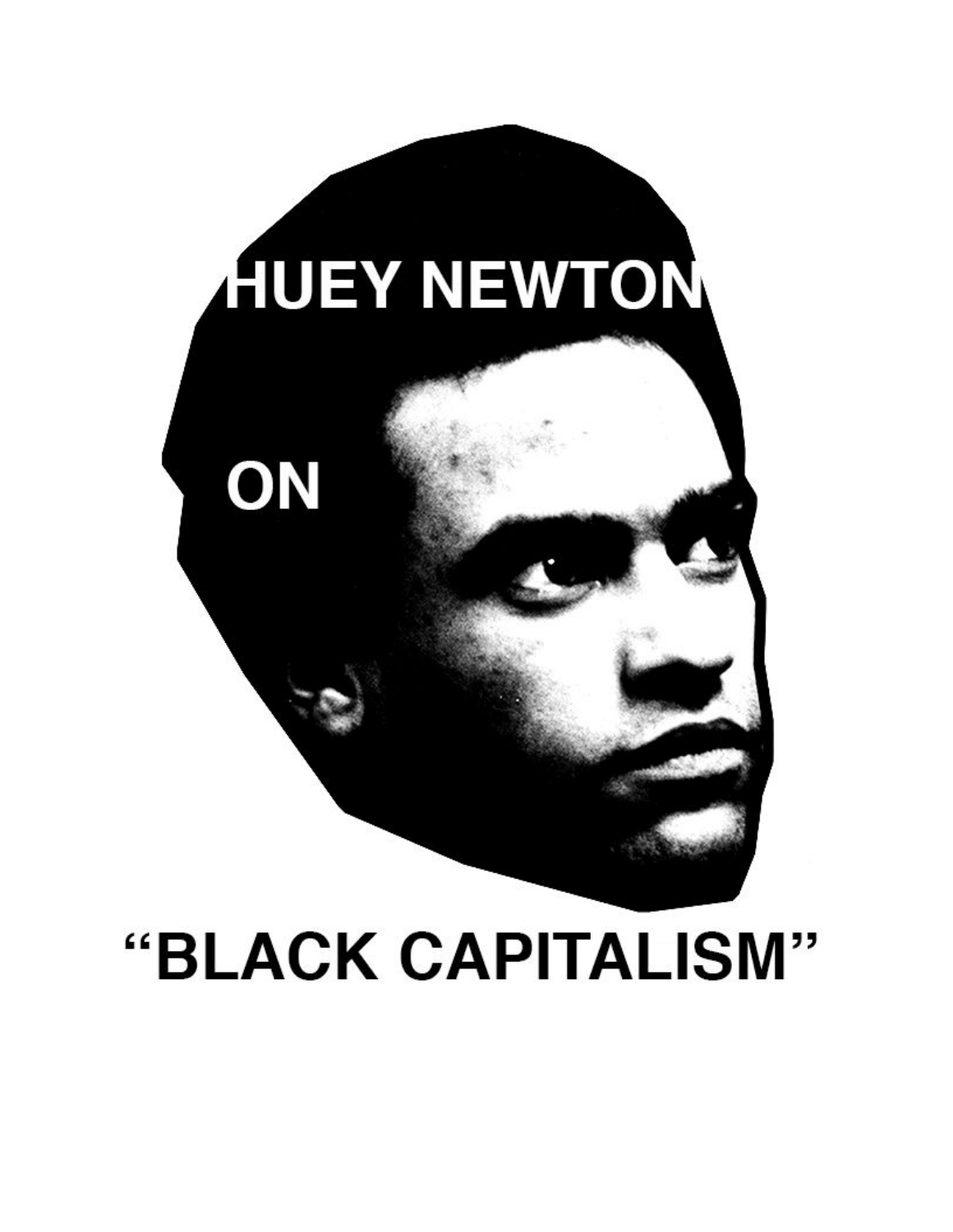**""We want an end to the robbery by the CAPITALISTS of our Black Community."** *That was our position in October 1966 and it is still our position…* **However, many people have offered the community Black capitalism as a solution to our problems. We recognize that people in the Black community have no general dislike for the concept of Black capitalism, but this is not because they are in love with capitalism. Not at all."**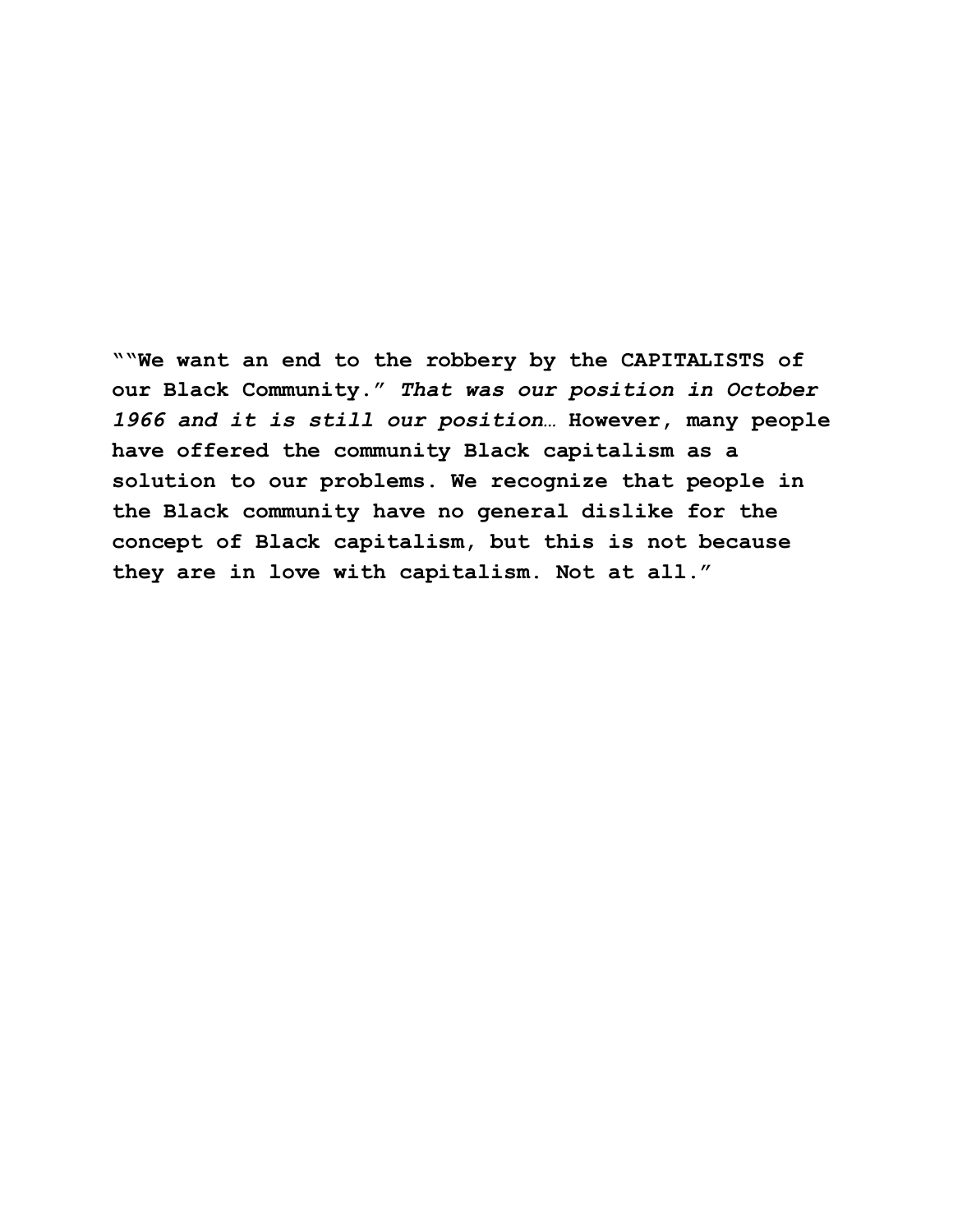**A small collection of writings on what Huey Newton, co-founder of the Black Panther Party, called Black Capitalism.**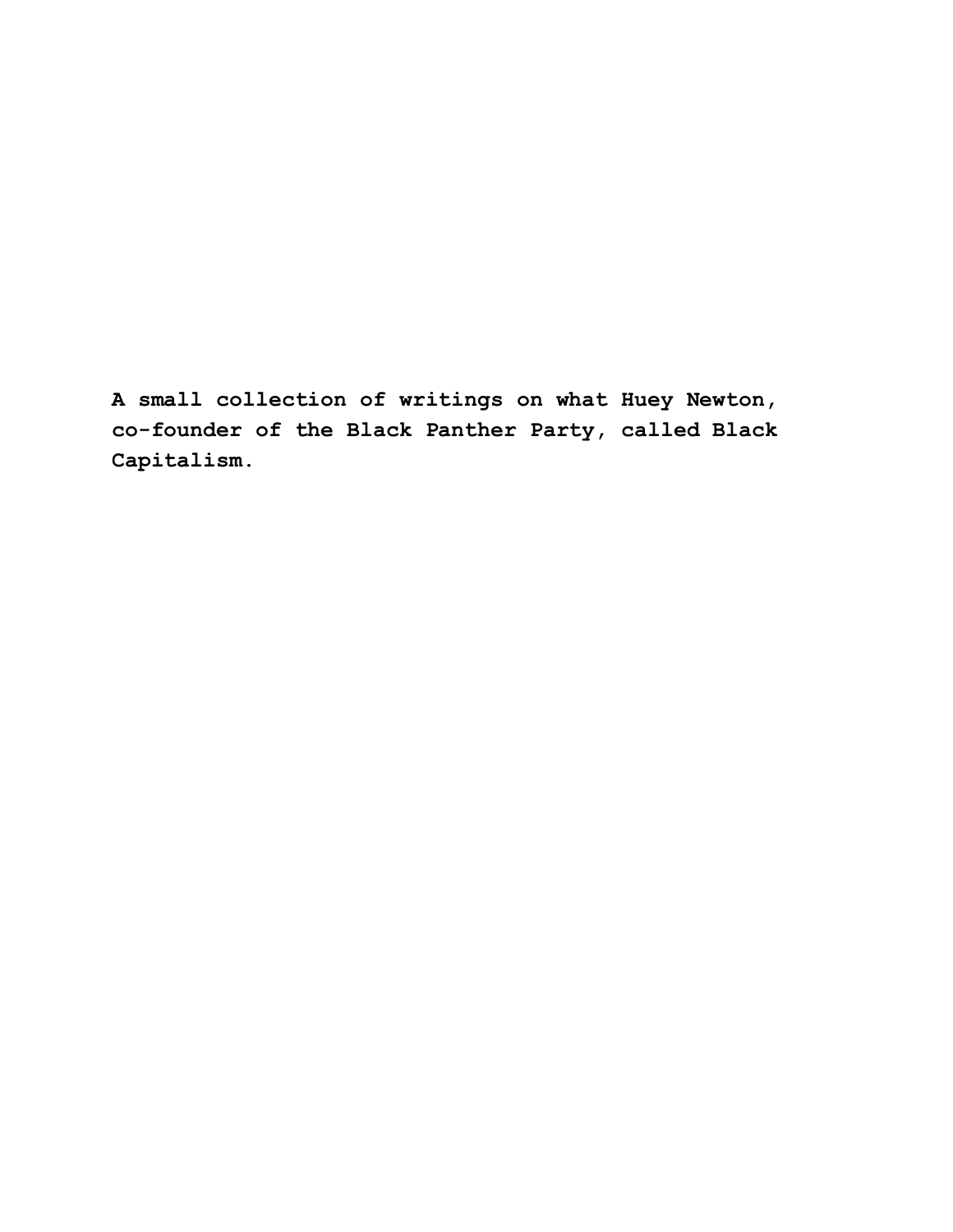#### **BLACK CAPITALISM RE-ANALYZED I: JUNE 5, 1971 HUEY NEWTON**

**The Black Panther Party, as we begin to carry out the original vision of the Party. When we coined the expression "All Power to the People," we had in mind emphasizing the word "Power," for we recognize that the will to power is the basic drive of man. But it is incorrect to seek power over people. We have been subjected to the dehumanizing power of exploitation and racism for hundreds of years; and the Black community has its own will to power also. What we seek, however, is not power over people, but the power to control our own destiny. For us the true definition of power is not in terms of how many people you can control. To us power is, first of all, the ability to define phenomena, and secondly the ability to make these phenomena act in a desired manner.**

**We see then that power has a dual character and that we cannot simply identify and define phenomena without acting, for to do so is to become an armchair philosopher. And when Bobby and I left Merritt College to organize brothers on the block we did so because the college students were too content to sit around and analyze without acting. On the other hand, power includes action, for it is making phenomena perform in the desired manner. But action without thinking and theory is also incorrect. If the social forces at work in the community have not been correctly analyzed and defined, how can you control them in such a way that they act in a desired manner? So the Black Panther Party has always merged theory and practice in such a way as to serve the true interests of the community.**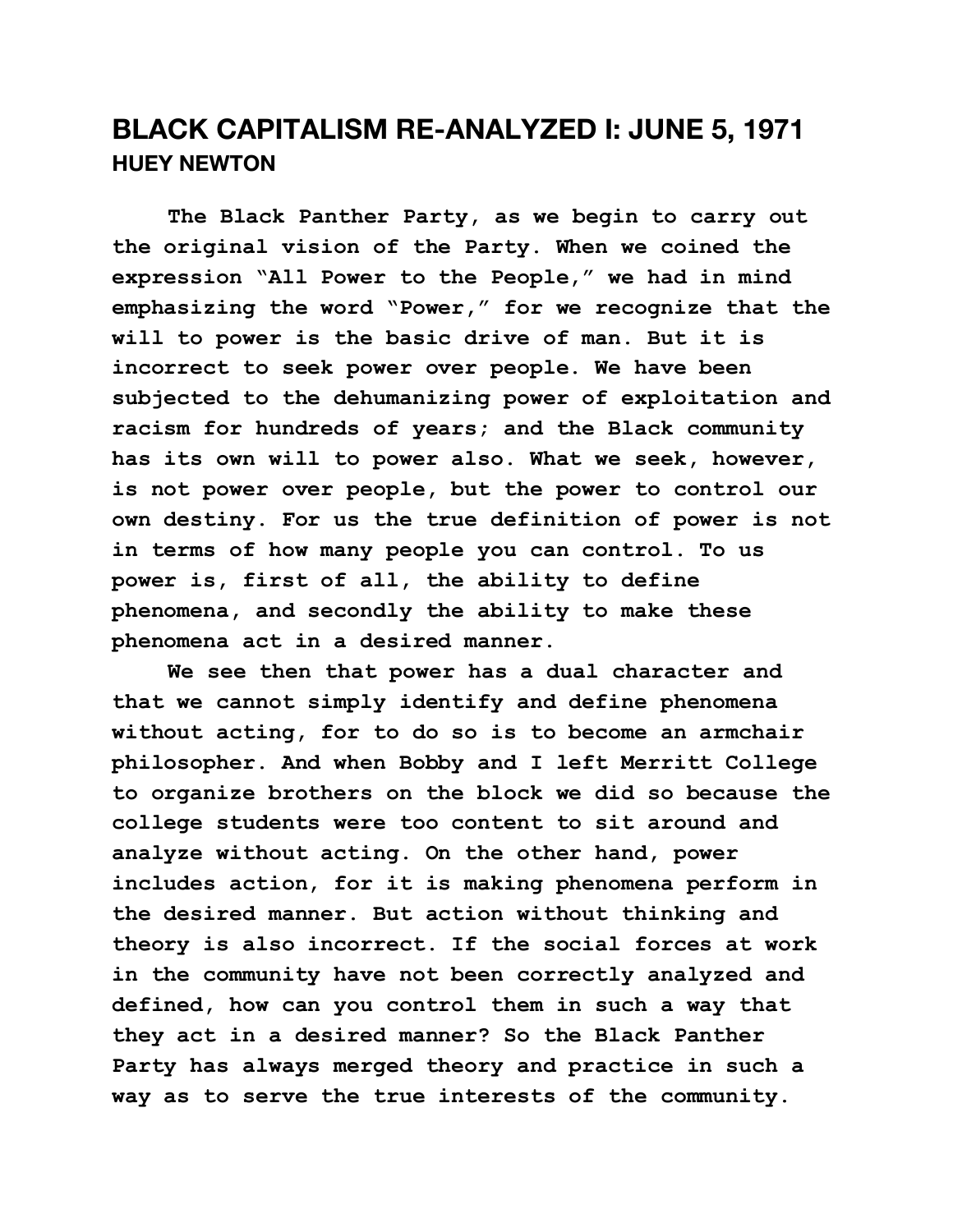**In merging theory with practice we recognized that it was necessary to develop a theory which was valid for more than one time and place. We wanted to develop a system of thinking which was good anywhere, thus it had to be rather abstract. Yet our theory would relate to a concrete analysis of concrete conditions so that our actions would always be relevant and profitable to the people. Yet, at the same time, it had to advance their thinking so that they would move toward a transformation of their situation of exploitation and oppression. We have always insisted on good theory and good practice, but we have not always been successful in carrying this through.**

**'When the Black Panther Party defected from the Black community, we became, for a while, revolutionary cultists. One of the primary characteristics of a revolutionary cultist is that he despises everyone who has not reached his level of consciousness, or the level of consciousness that he thinks he has reached, instead of acting to bring the people to that level. In that way the revolutionary cultist becomes divided from the people, he defects from the community. Instead of serving the people as a vanguard, he becomes a hero. Heroes engage in very courageous actions sometimes, and they often make great sacrifices, including the supreme sacrifice, but they are still isolated from the people. Their courageous actions and sacrifices do not lead the people to a higher level of consciousness, nor do they produce fundamental changes in the exploitation and oppression of the people. A vanguard, however, will guide the people onto higher levels of consciousness and that way bring them to the point where they will**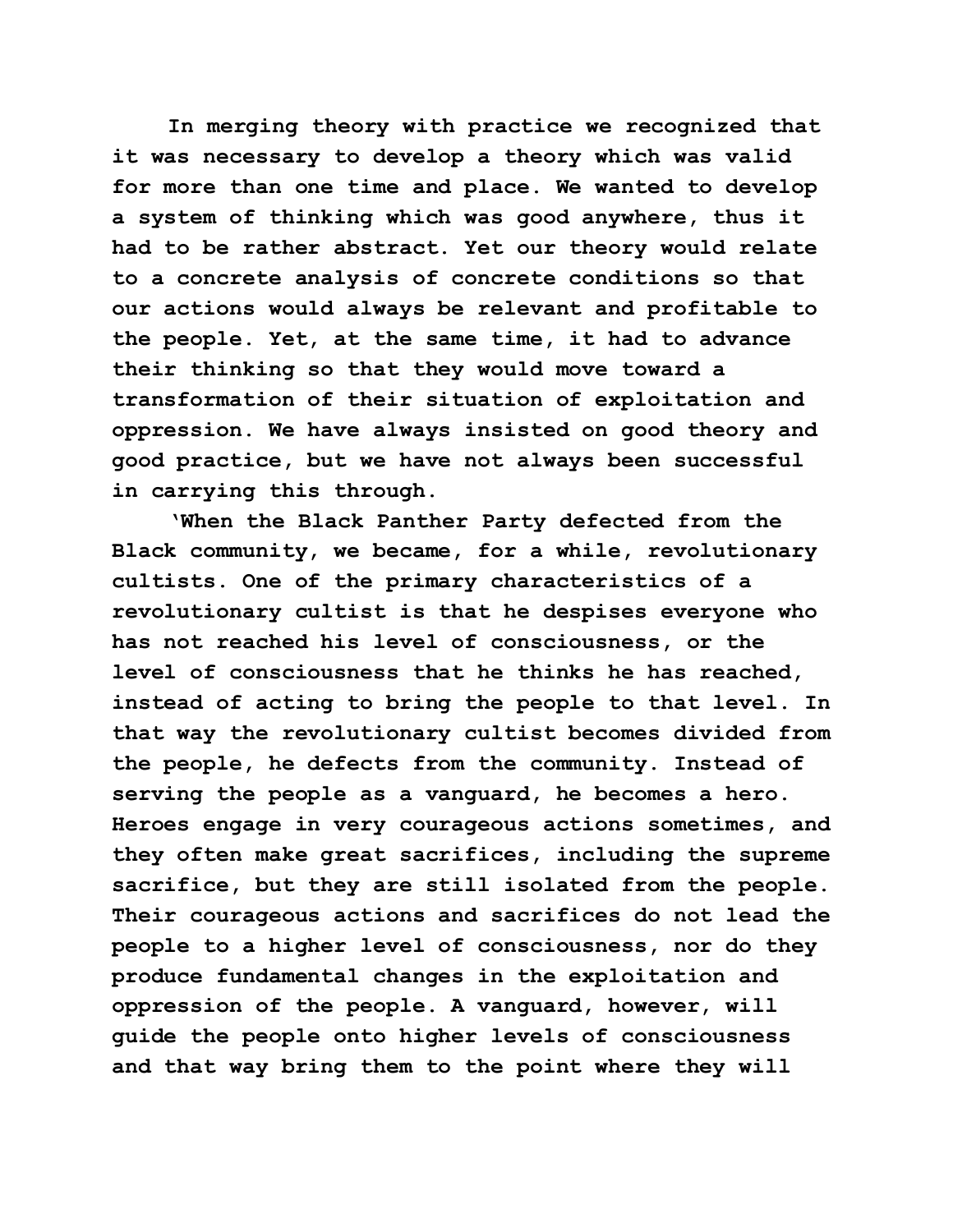**take sterner actions in their own interests and against those who continue to oppress them.**

**As I've said previously, revolution is a process, not a conclusion. A true revolutionist will not only take courageous actions, he will also try to advance the people in such a manner that they will transform their situation. That I, by delivering power to the people the true revolutionist will help them define the social phenomena in their community and lead them to the point where they will seize the time and make these phenomena act in a desired manner.**

**Therefore, as revolutionaries we must recognize the difference between what the people can do and what they will do. They can do anything they desire to do, but they will only take those actions which are consistent with their level of consciousness and their understanding of the situation. When we raise their consciousness, they will understand even more fully what they in fact can do, and they will move on the situation in a courageous manner. This is merging your theory with your practices.**

**Point 3 of the original Ten-Point Program of the Black Panther Party is "We want an end to the robbery by the CAPITALISTS of our Black Community."** *That was our poston in October 1966 and it is still our position.* **We recognize that capitalism is no solution to the problems we face in our communities. Capitalist exploitation is one of the basic causes of our problem. It is the goal of the Black Panther Party to negate capitalism in our communities and in the oppressed communities throughout the world.**

**However, many people have offered the community Black capitalism as a solution to our problems. We**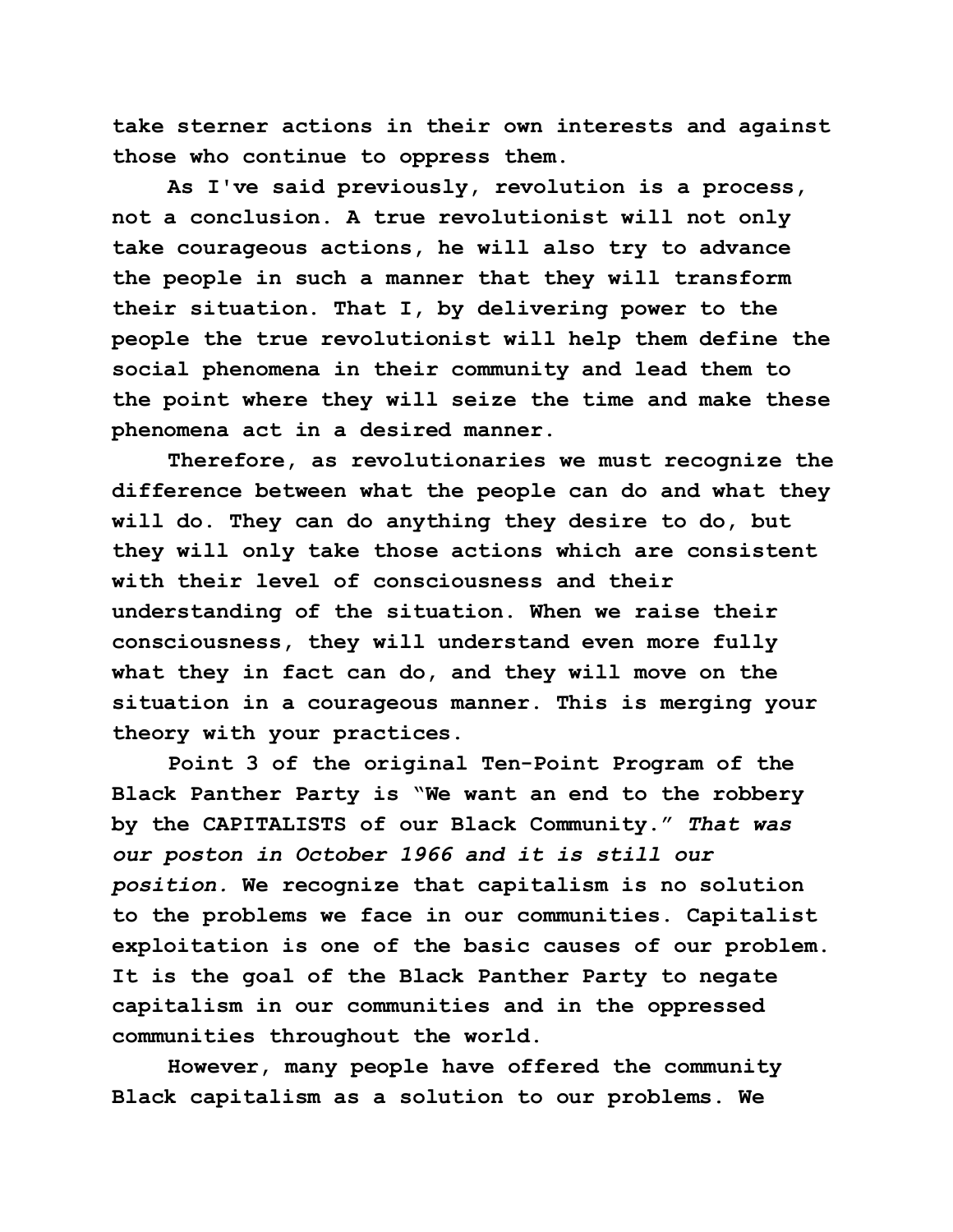**recognize that people in the Black community have no general dislike for the concept of Black capitalism, but this is not because they are in love with capitalism. Not at all. The idea of Black capitalism has come to mean to many people Black control of another one of the institutions in the community. We see within this characteristic the seeds of the negation of Black capitalism and all capitalism in general. What we must do then is increase the positive qualities until they dominate the negative and therefore transform the situation.**

**In the past the Black Panther Party took a counter revolutionary position with our blanket condemnation of Black capitalism. Our strategy should have been to analyze the positive and negative qualities of this phenomenon before making any condemnation. Even though we recognized, and correctly so, that capitalism is no solution or answer, we did not make a truly dialectical analysis of the situation.**

**We recognized that in order to bring the people to the level of consciousness where they would seize the time, it would be necessary to serve their interests in survival by developing programs which would help them to meet their daily needs. For a long time we have had such programs not only for survival but for organizational purposes. Now we not only have a breakfast program for schoolchildren, we have clothing programs, we have health clinics which provide free medical and dental services, we have programs for prisoners and their families, and we are opening clothing and shoe factories to provide for more of the tion has the simplicity and completeness of a mathematical formula.**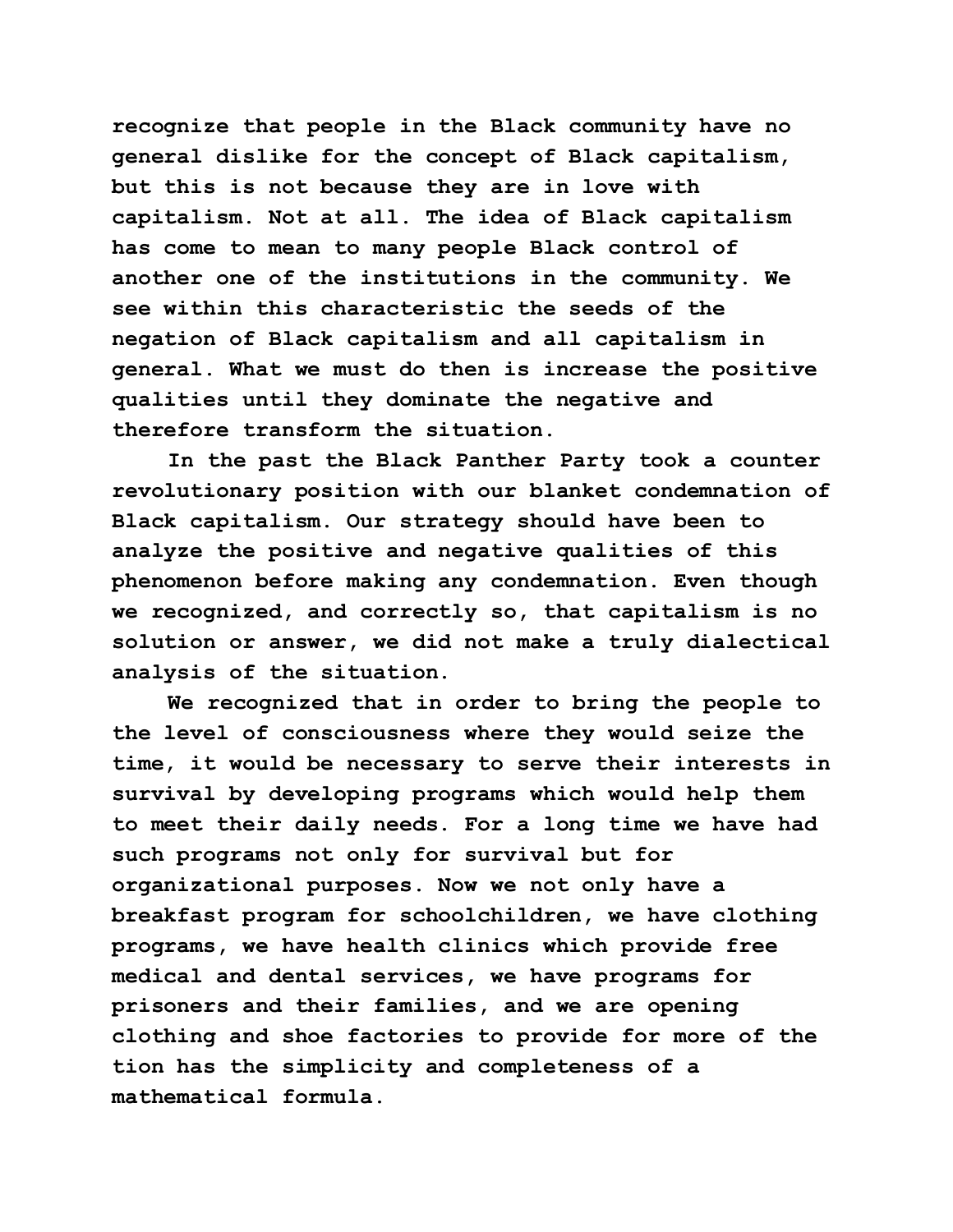**When the Black capitalist contributes to the survival programs and makes a contribution to the community, the community will give him their support and thus strengthen his business. If he does not make any contribution to the survival of the community, the people will not support him and his enterprise will wither away because of his own negligence. By supporting the community, however, he will be helping to build the political machine that will eventually negate his exploitation of the community, but also negate his being exploited and victimized by corporate capitalism.**

**So we will heighten the contradiction between the Black community and corporate capitalism, while at the same time reducing the contradiction between the Black capitalist and the Black community. In this way Black capitalism will be transformed from a relationship of exploitation of the community to a relationship of service to the community, which will contribute to the survival of everyone.**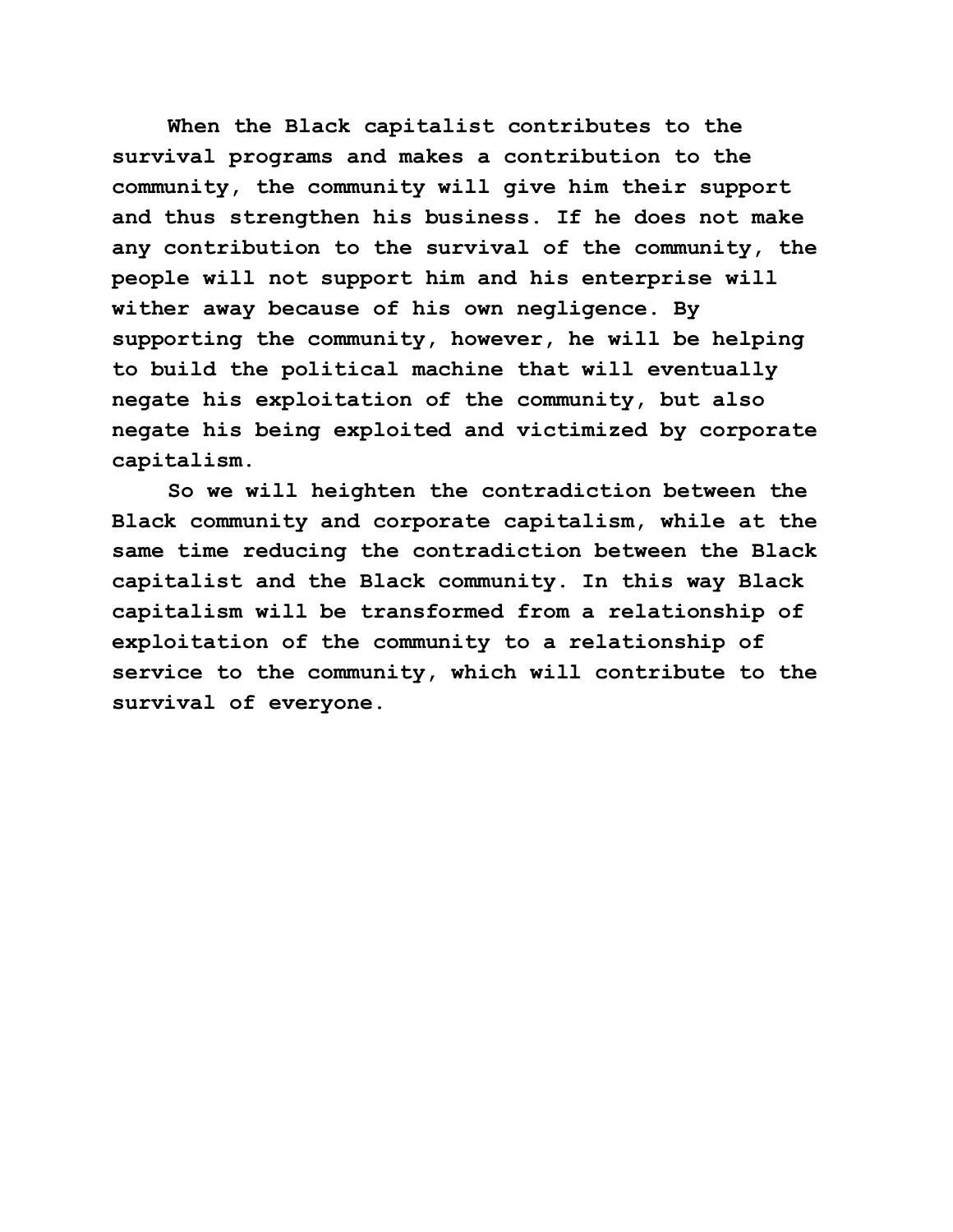## **BLACK CAPITALISM RE-ANALYZED II (PRACTICAL APPLICATION): AUGUST 9, 1971 HUEY NEWTON**

**We recently participated in boycotting Mayfair Supermarket. Mayfair (located at 61st and Telegraph Avenue in Oakland, California), is located in the Black community, but had the audacity to purchase alcoholic beverages from companies that excluded Black truck drivers. The California State Package Store and Tavern Owners Association (an organization of black-owned small retail liquor stores and taverns) initiated the boycott of Mayfair and the Black Panther Party joined them. We closed Mayfair in four days.**

**The major businesses of Blacks are liquor stores, taverns, mortuaries, realty, barber shops, beauty parlors and barbeque pits: victims all with concomitant positive and negative qualities. The Black Panther Party is a community-wide intercommunal force. We want to organize Black businesses so that while making a living themselves they may also serve the Black community that gives them their small profits. We want them united. We want them to act in unison. We want them to use a common bank in order to give themselves more economic muscle. If they are strong they can better serve the Black community. Why then, you may ask, is Cal-Pak now a boycott target? We feel that we must organize the family first so that we may go out and seek that which is due the family. In order to do this we must build a solid foundation through a community-focused Black united front. We cannot afford the luxury of "individualism." The idea of Black individualism is sheer madness, impotence personified.**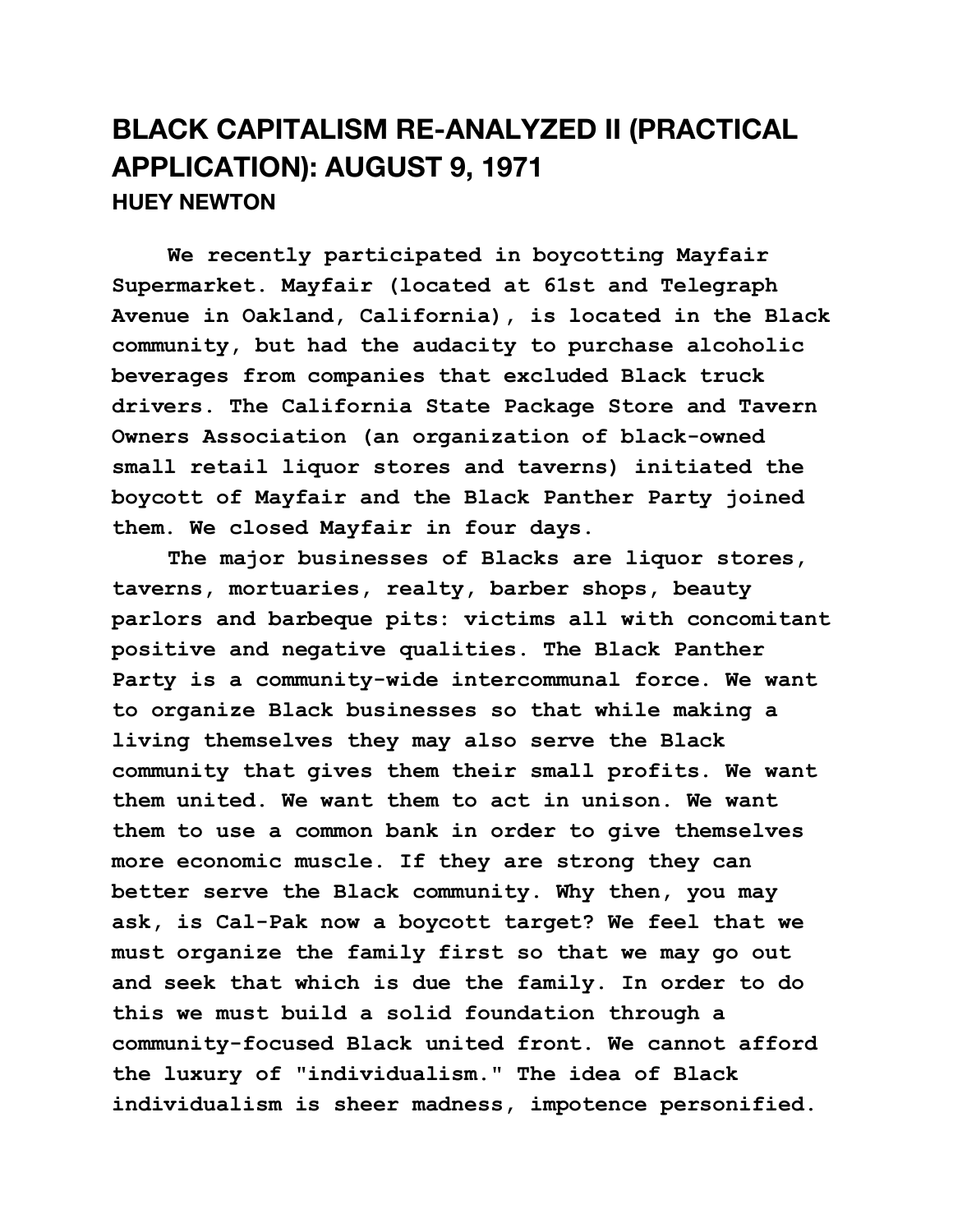**The Black Panther Party has community survival programs that must have the support of those who are able to help. Support of these survival programs will build a strong Black community.**

**In order to unite the Black community and in order to establish a positive, complementary economic linkage between the completely destitute and those who have a few pennies, we will first persuade through petition then through the boycott when necessary. We see very little difference between Blacks who make profits from the Black community and refuse to contribute to Black survival programs, and the White profiteers such as Mayfair. We only ask a nominal continuing contribution from Cal-Pak as a group. They may set the amount, but we feel they must contribute something on a continuing predictable basis as long as the need exists. We do not want Black businessmen to go out of business, which is why they and no one else must decide what they are able to contribute to survival programs. If they go out of business they cannot help the Black community. But if they refuse to help the Black community they are parasites that must be forced out of business through economic boycott. Why should the Black community nourish a Black profiteer who has no concern for his brother?**

**During the latter part of June, 1971, the Black Panther Party held a series of meetings with Cal-Pak Package Store and Tavern Owners Association and asked their continuing, voluntary, self-determined (in terms of amount) support of survival programs. After a series of meetings Cal-Pak was steadfast in a single offer of bread, milk, meat and eggs for the free breakfast program. They said they would not contribute on a**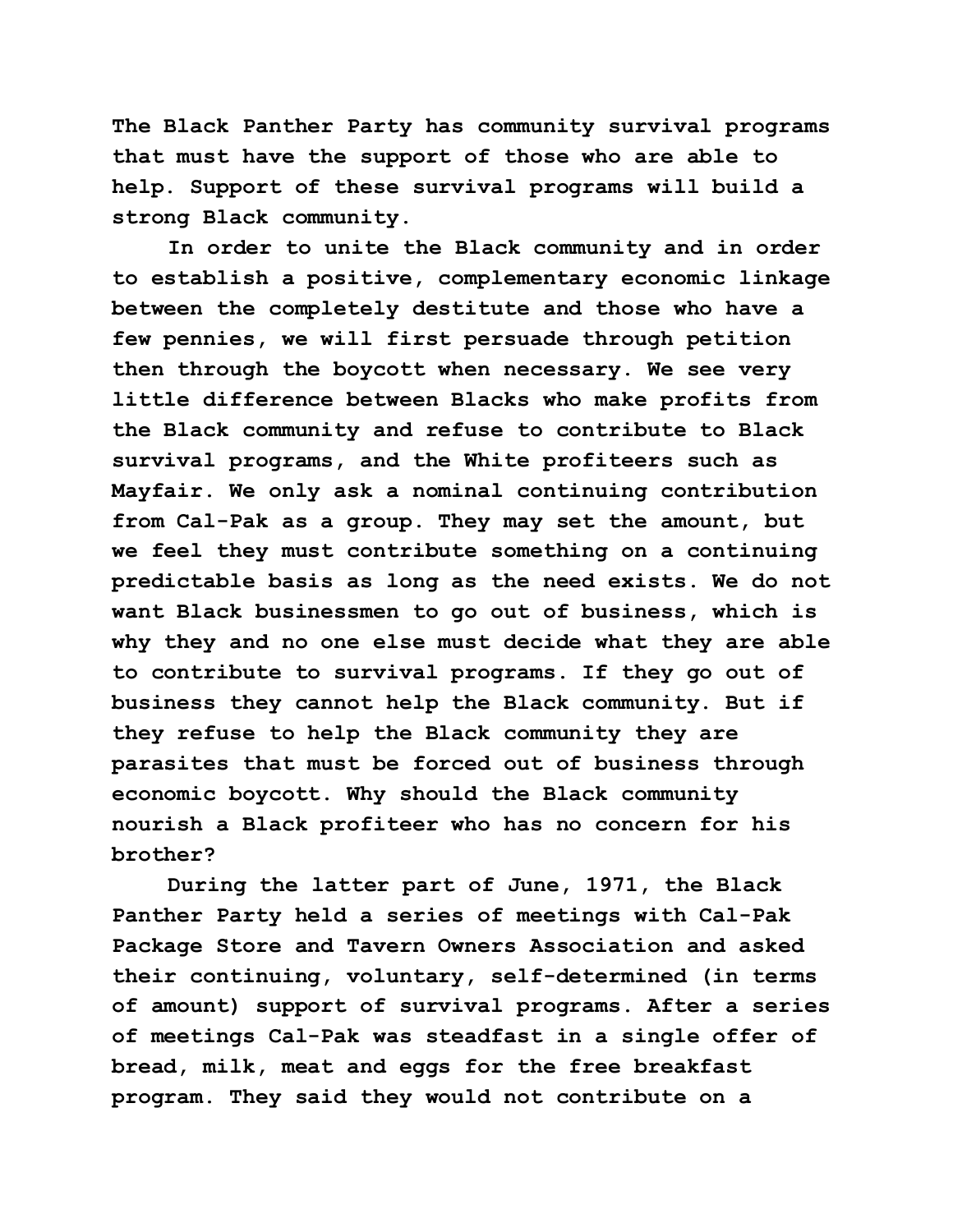**continuing basis. They wanted to make a pay-off, which we rejected. We are not extortionists.**

**We explained that a continuing trickle of support is more important to the community than a large, once-only hush-mouth gift. We will not be paid off; we will not be quiet; we will not go away as long as there is one hungry child, one barefoot person, one medically neglected individual, or one brother or sister without a winter coat.**

**Mr. Bill Boyette is the President of California-State Package Store and Tavern Owners Association. He has two liquor stores, one at 25th and Grove Street, the other at 54th and Grove Street. We ask you not to shop at these stores. Mr. Boyette has given no positive leadership to Cal-Pak; he has been negativistic and has suppressed those members of Cal-Pak who are now and have been support- ing survival programs as individual businessmen. They have not been able to contribute through Cal-Pak because Mr. Boyette and other parasites in Cal-Pak have refused to allow participation through a united front.**

**Please do not shop at Bill's Liquor Stores on Grove at 25th Street, and Grove at 54th Street! We invite all community people to come out and join the picket line at 54th and Grove Street between 6 A.M. and 2 A.M. daily. Come and stay a few minutes or as long as you wish. It is our united duty to build a strong community. We will continue the boycott until Mr. Boyette changes his mind.**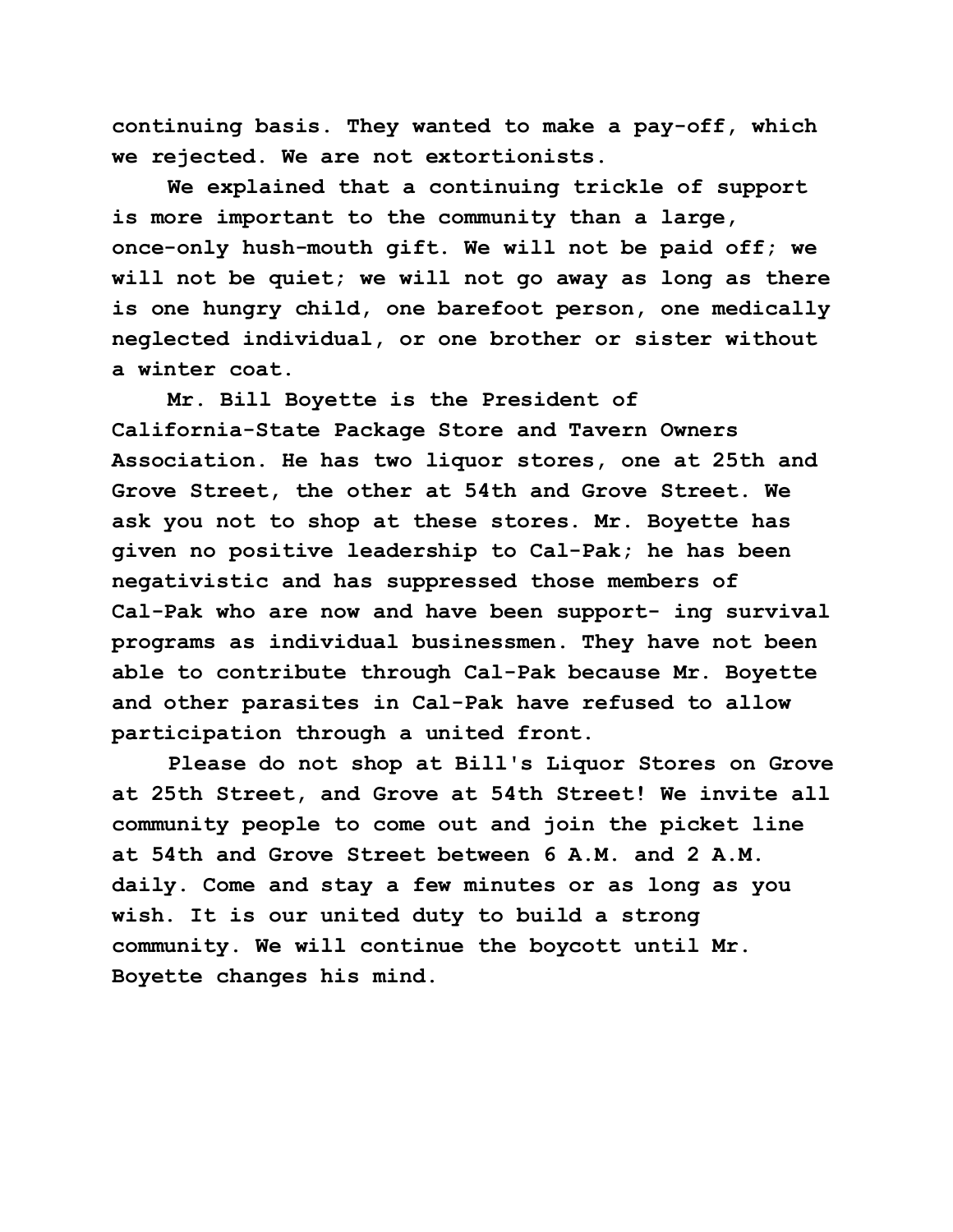### **[EXCERPTS FROM] WAR AGAINST THE PANTHERS, 1980 HUEY NEWTON**

#### **Use of Democratic Reforms by the Party to Build Community Institutions**

**The Panthers, despite their explicit repudiation of democratic capitalism as a system that was inherently incapable of permitting Black and poor people from enjoying full and equal participation in it, did not eschew democratic means of reform, nor did they discourage Black capitalism. To the contrary, from its very inception, the Party utilized existing legal machinery in order to bring about social change and encouraged indigenous Black financial enterprises. In addition to the legal police patrols already mentioned, the Party frequently filed civil law suits seeking relief for its members, and Black and poor people generally, from various injustices. The Panthers also turned to the ballot box, first by running members for mayor and city council in Oakland in 1972 and 1974, and comings surprisingly close to victory. In 1976, Party involvement was admittedly credited by two successful Black candidates for their elections, to the offices of Mayor of Oakland and Supervisor of Alameda County, the first two Black persons to be elected to these positions in Oakland's history, despite a sizeable Black population that had resided there since World War II. Moreover, the Party incorporated some of its main survival programs such as its Intercommunal Youth**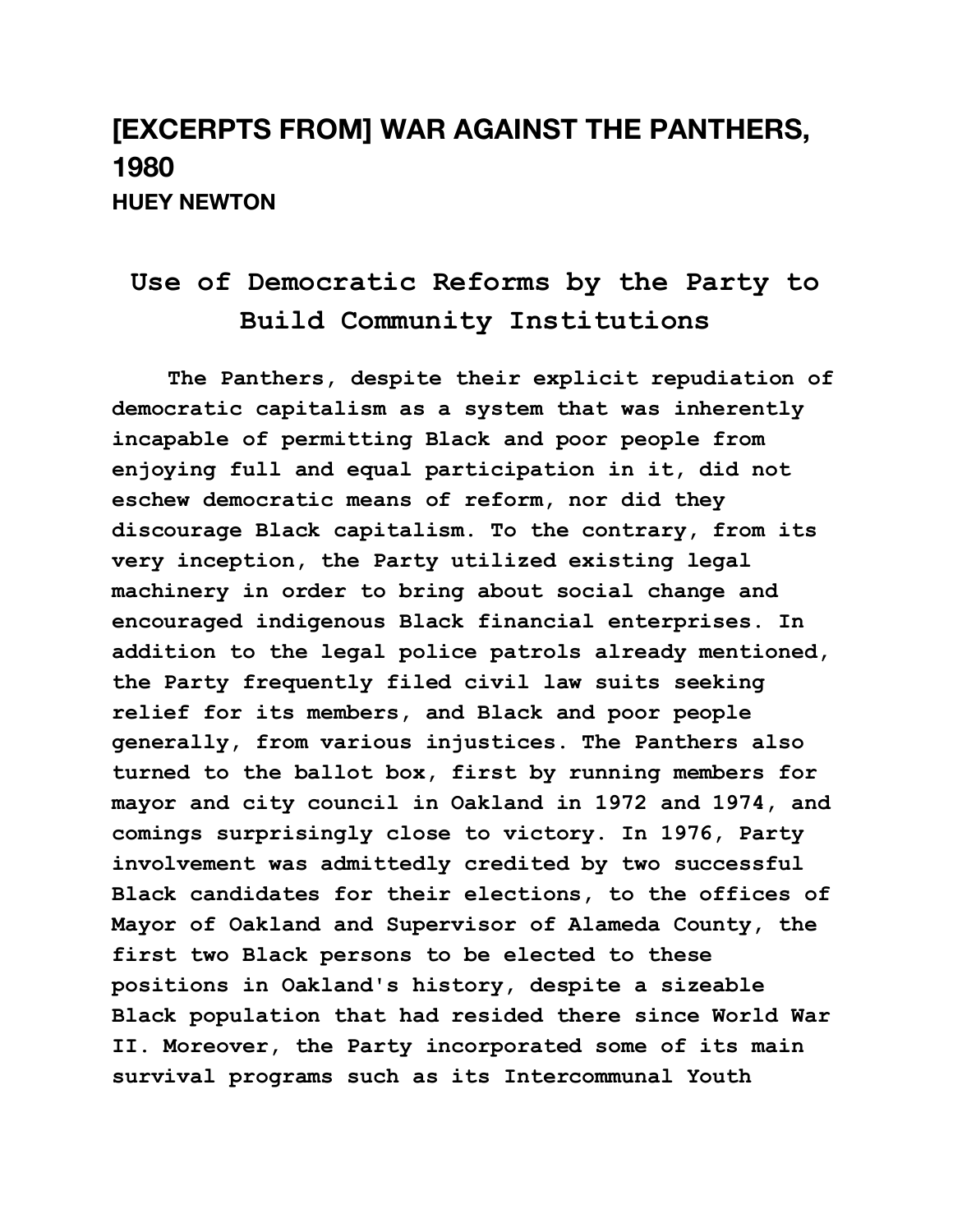**Institute and Seniors Against a Fearful Environment (SAFE). The Youth Institute, a school for more than one hundred Party and other children from the first through the eighth grades, was incorporated as the Educational Opportunities Corporation. SAFE was an escort and busing program in which young Blacks took seniors out into the community—a combination of Black and gray power that to some extent provides both groups what they need and desire—people power. The device of incorporation allowed both survival programs to avail themselves of tax-deductible contributions and some limited government benefits.**

**The Party also advocated growth of indigenous community businesses, even though they were capitalistic. This is because the Party recognized that Black capitalism has come to mean to many people Black control of another one of the institutions in the community. This positive quality of Black capitalism should, the Party felt, be encouraged.**

**Since the people see Black capitalism in the community as Black control of local institutions, this is a positive characteristic because the people can bring more direction and focus to the activities of the capitalist. At the same time, the Black capitalist who has the interest of the community at heart will respond to the needs of the people because this is where his true strength lies. So far as capital [in] general is concerned, the black capitalist merely has the status of a victim because the big capitalists have the skills, make the loans" and in fact control the Black capitalist. If he wants to succeed in his enterprise, the Black capitalist must turn to the community because he depends on them to make his profits. He needs this**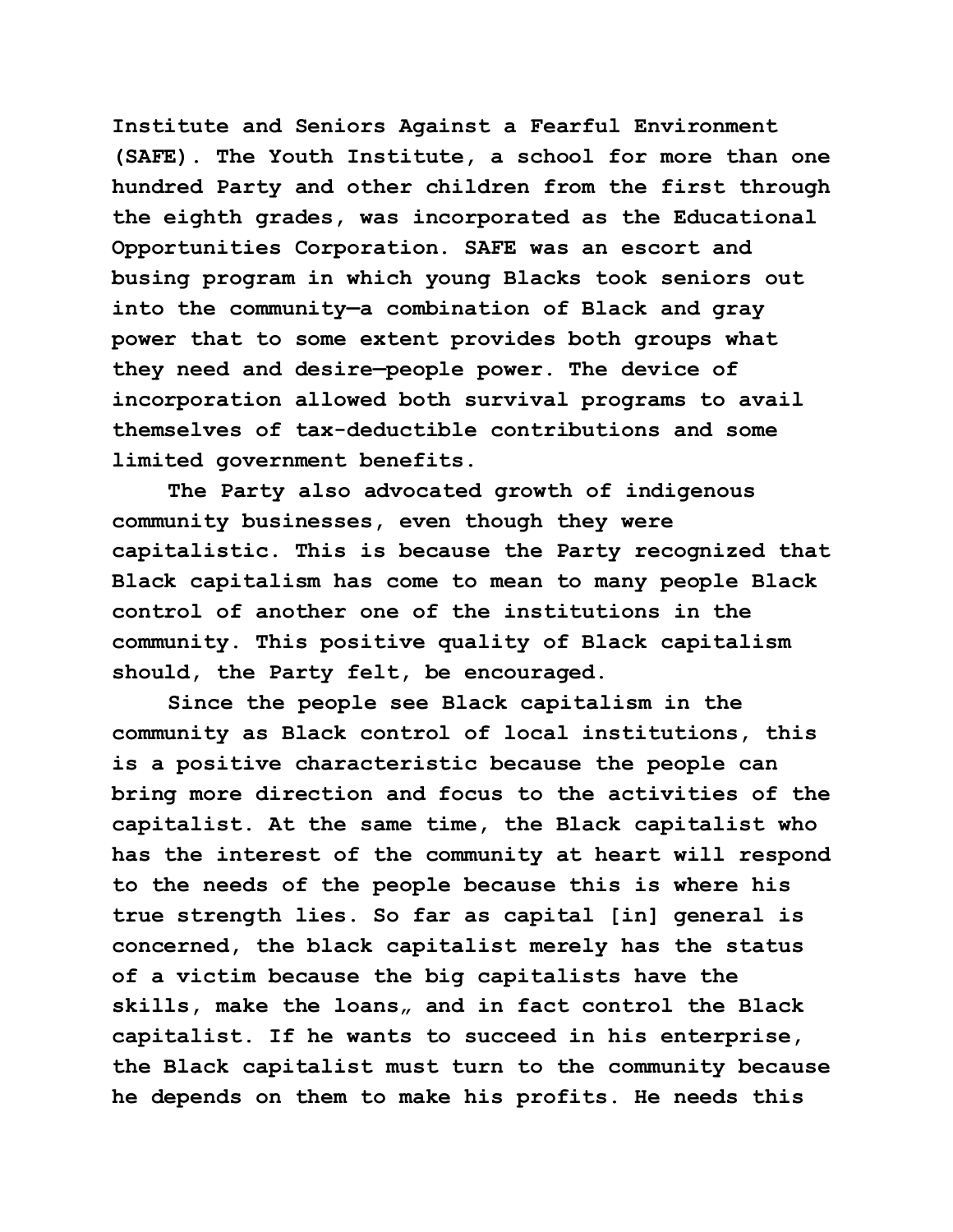**strong community support because he cannot become independent of the control of the corporate capitalists who control the large monopolies.**

**The Black capitalist will be able to support the people by contributing to the survival programs of the Black Panther Party. In contributing to such programs he will be able to help build the vehicle which will eventually liberate the Black community. He will not be able to deliver the people from their problems, but he will be able to help build the strong political machine which will serve as a revolutionary vanguard and guide the people in their move toward freedom.**

**A practical application of the Party's view toward Black capitalism and the use of legal means of reform occurred in Oakland, California, in 1971. A group of small Black-owned retail liquor stores and taverns asked the BPP for support in a boycott against Mayfair Supermarkets because Mayfair purchased alcoholic beverages from companies that excluded Black truck drivers. The BPP joined in the boycott, and within a period of days, Mayfair ended its discriminatory practices. The Party then asked the group of Black businessmen who had solicited Party help to make a nominal continuing contribution to one or more survival programs. The businessmen, who had approached the Party initially through an organization called the California State Package Store and Tavern Owners Association (Cal-Pak), declined to contribute except via a single gift. The Party rejected Cal-Pak's offer, stating, . .**

**a continuing trickle of support is more important to the community than a large, once-only**

**.**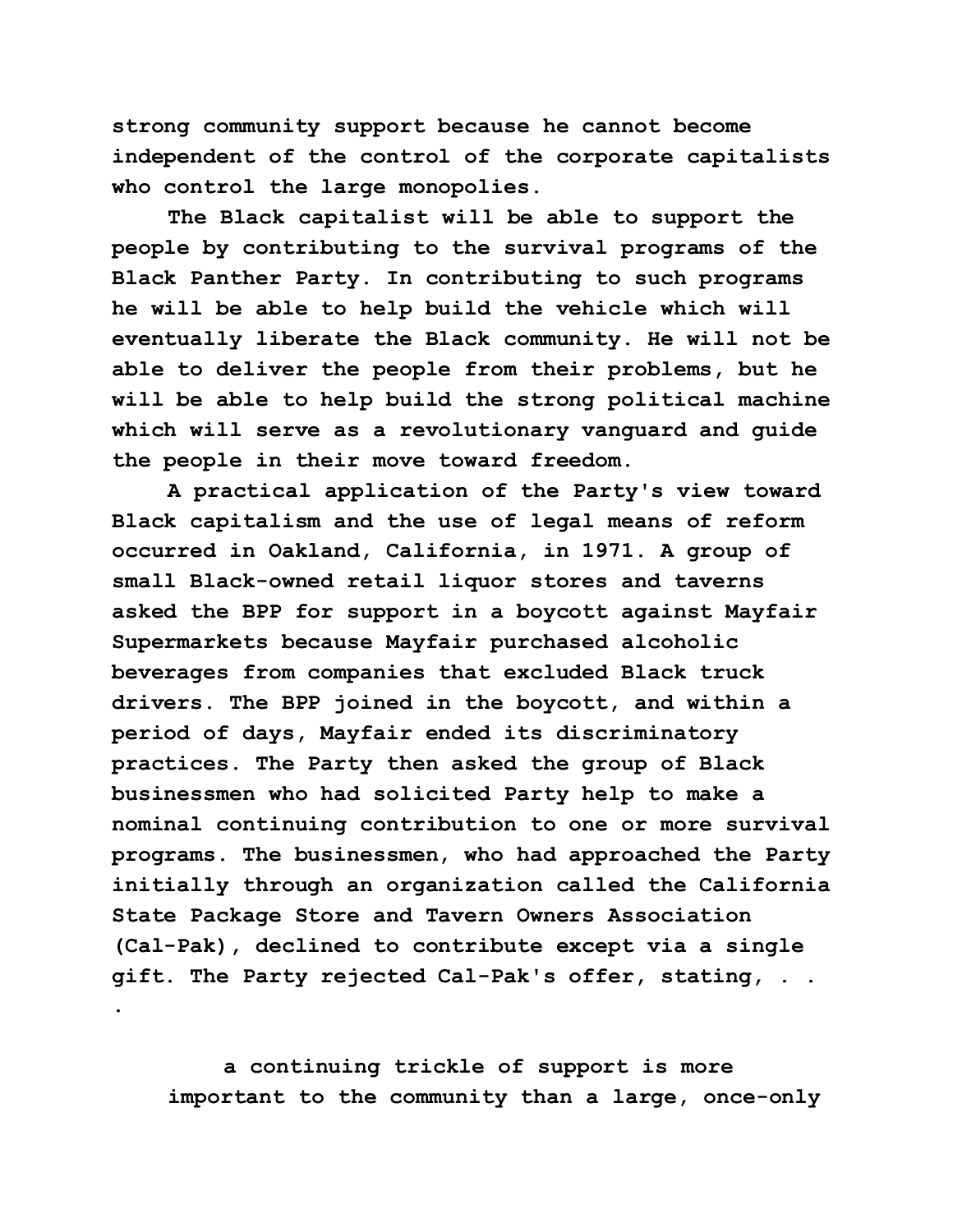**hush mouth gift. We will not be paid off; we will not be quiet. We will not go away. . . Why should the Black community nourish a Black profiteer who has no concern for his brother?**

**It was considered important to the Party's concept of building community institutions that contributions from the Black businesses not only be continuing, but that they come from the association representing them. This would, in the Party's view, constitute participation through a united front and build Cal-Pak as a community institution along with the survival programs. Since the Party had been asked for assistance in the Mayfair boycott by representatives of Cal-Pak, it also followed logically that Cal-Pak should support the survival programs. When Cal-Pak refused, the Party called for a boycott of the liquor stores of the president of Cal-Pak, Bill Boyette, and picketed the two liquor stores he owned. Five months later, Cal-Pak and the Party reached an agreement. Congressman Ronald Dellums, who helped negotiate the settlement, announced at a press conference in January 1972 that: . . .**

**an agreement has been reached of great importance to all of the people in the Bay Area and, in particular, the Black population of this area. This agreement, between the Black Panther Party and the Ad Hoc Committee for Promotion of Black Business, officially ends the boycott of Boyette's Liquor Stores by the Black Panther Party. . . The United Fund of the Bay Area, Inc., sponsored and created by the Ad Hoc Committee for the Promotion of Black Business and the Cal-Pak**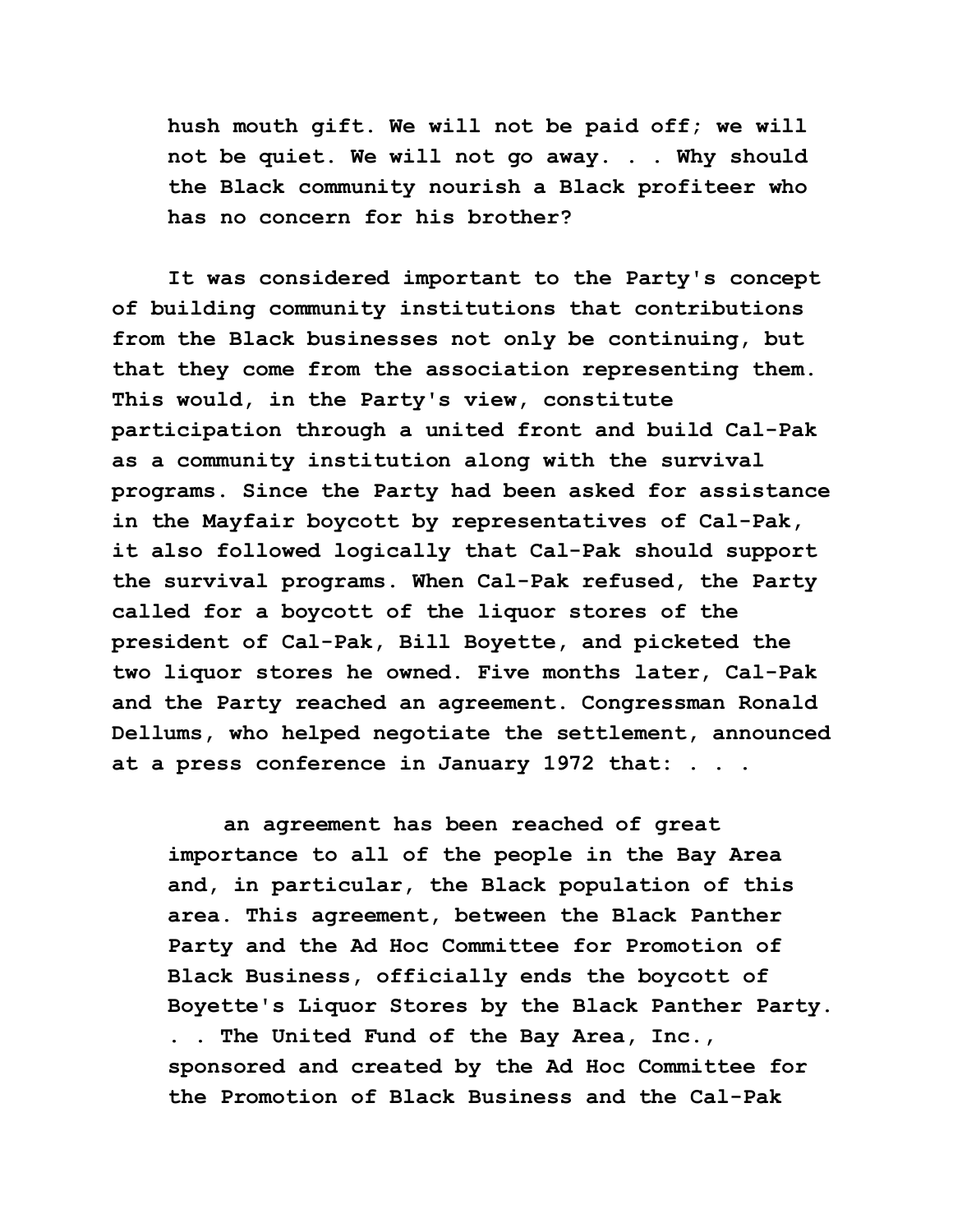**Liquor Dealers, has already begun the task of collecting funds from Black businesses and individuals for programs of special need in the Black community. Operating as a nonprofit social vehicle for the Black community, this new organization will make disbursements to various significant organizations in the Black community on a regular and continuing basis. Among the programs that will benefit are the survival programs of the Black Panther Party.**

**This willingness by the Party to use democratic means of reform and to support Black capitalism was criticized by some as inconsistent with the Panther ideology of revolutionary intercommunalism. This is partly because progressive people quite correctly observe that "It is very clear, upon reflection, what function law serves within any culture. It protects the culture's ideology. Under capitalism it protects property, the men who own it and guard it." From this observation, it is only a brief inferential step to the conclusion that, because law is a product and perpetuator of corporate interests in this country, it cannot be a force for significant socioeconomic change. But while this conclusion is logical in a mechanistic-sense, it is illogical, and therefore wrong, in a dialectical sense:**

**According to the materialist conception of history, the ultimately determining element in history is the production and reproduction of real life... [I]f somebody twists this into saying that the economic element is the only determining one,**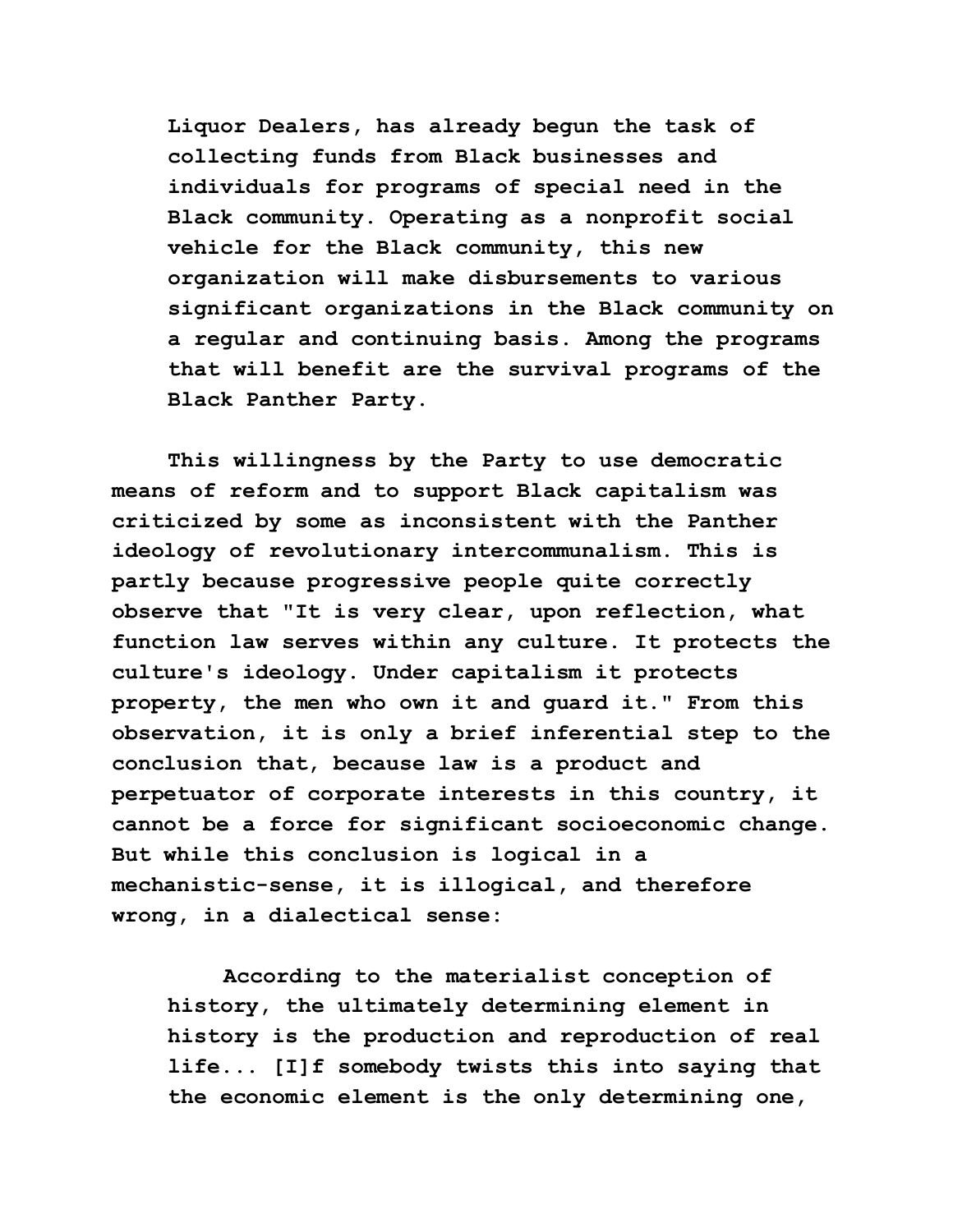**he transforms that proposition into a meaningless, abstract, senseless phrase. The economic situation is basis, but the various elements of the super-structure: political forms of the class struggle . . . constitutions established by the victorious class . . . judicial forms, had even the reflexes of all these actual struggles in the brains of the participants . . . also exercise their influence upon the course of the historical struggles and in many cases preponderate in determining their form.** *Friedrich Engels, Letter to J. Bloch*

**In sum, the Panthers combined a unique blend of elements that set them apart from traditional civil rights and minority organizations: a revolutionary ideology that argued for the necessity of fundamental socioeconomic change, a practical series of survival programs that served the community and fostered institutional growth and consciousness, and a willingness to employ creative legal means within the democratic system to achieve their ends. It was these unique elements that made the Panthers popular with many Blacks and, at the same time, a nemesis to the federal government.**

#### **Conclusion**

**The foregoing actions undertaken by just three agencies of the federal government against the Black Panther Party illustrate not only the nature and extent of tactics the government will employ to crush dissident groups, but the seriousness with which the**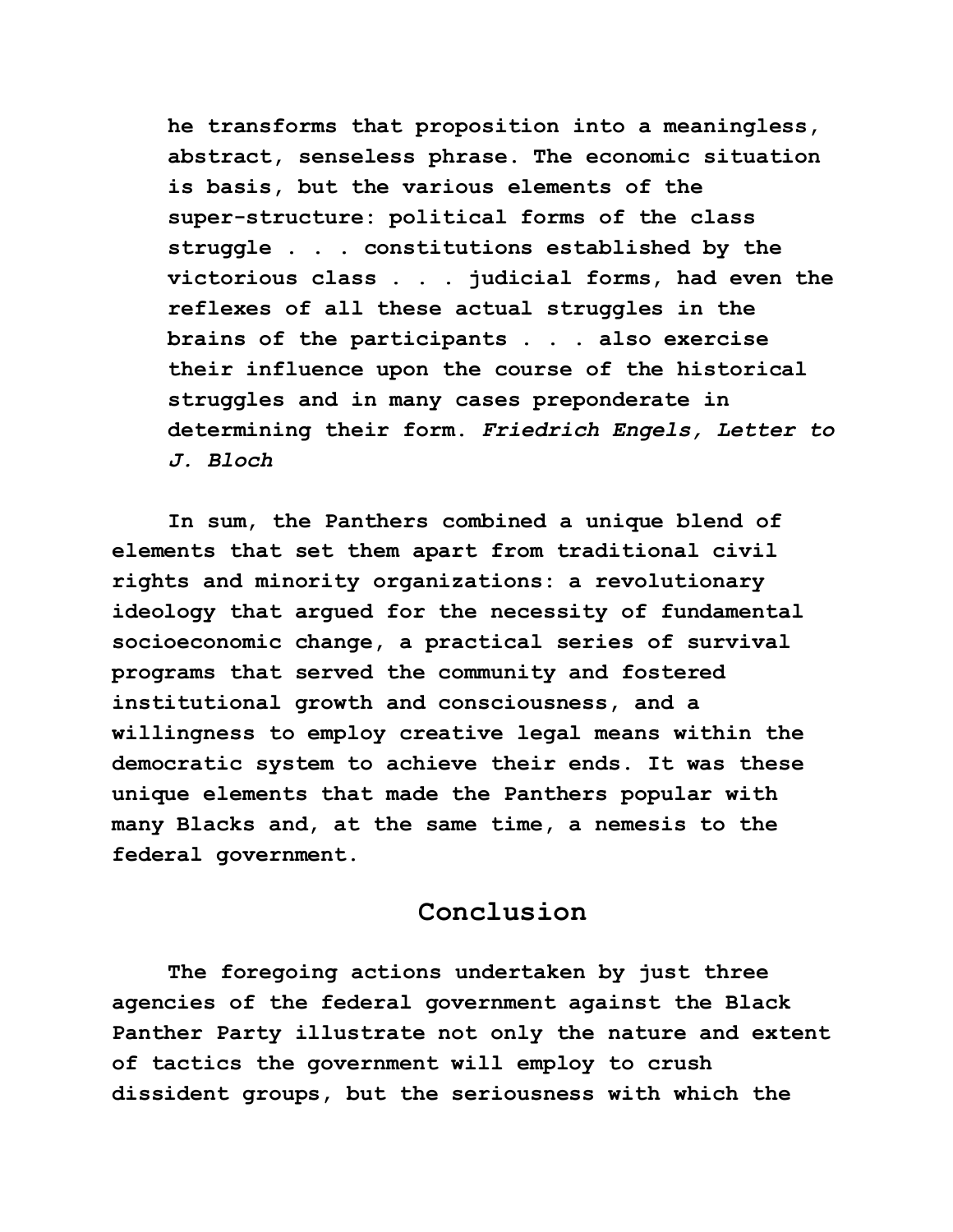**Party was perceived as a potential threat to those in power. There is no dispute that the Party suffered from more hostile and severe government acts directed against it than any domestic political organization in the twentieth century, including the Communist Party. While the FBI rationalized that it took these neutralizing steps against the BPP in order to curb its violent propensities, the truth is that what the bureau felt most threatening were survival programs providing free breakfasts to school children and other constructive services. No single feature of the Panthers made them so feared or disliked by the government; many organizations possessed either a revolutionary ideology, community service, or a willingness to engage in legal struggle to achieve their goals. It was the combination of all of these features, pitched to a group that had been historically and systematically excluded from full participation in democratic capitalist America, that made the Party different, and dangerously so.**

**Not surprisingly, many of the tactics worked, in the sense that the Party lost members, leaders, and supporters (financial and otherwise). Reports of the BPP's demise, though, have always been premature. Of equal importance is the claimed halt to these practices by the government once they had been publicly exposed. The COINTELPRO was officially terminated for security reasons in 1971, though the Bureau continues many of the same activities under different rubrics. Instead of recanting the obvious abuses it engaged in, the FBI, through Director Clarence Kelley, proclaimed that—"for the FBI to have done less under the circumstances would**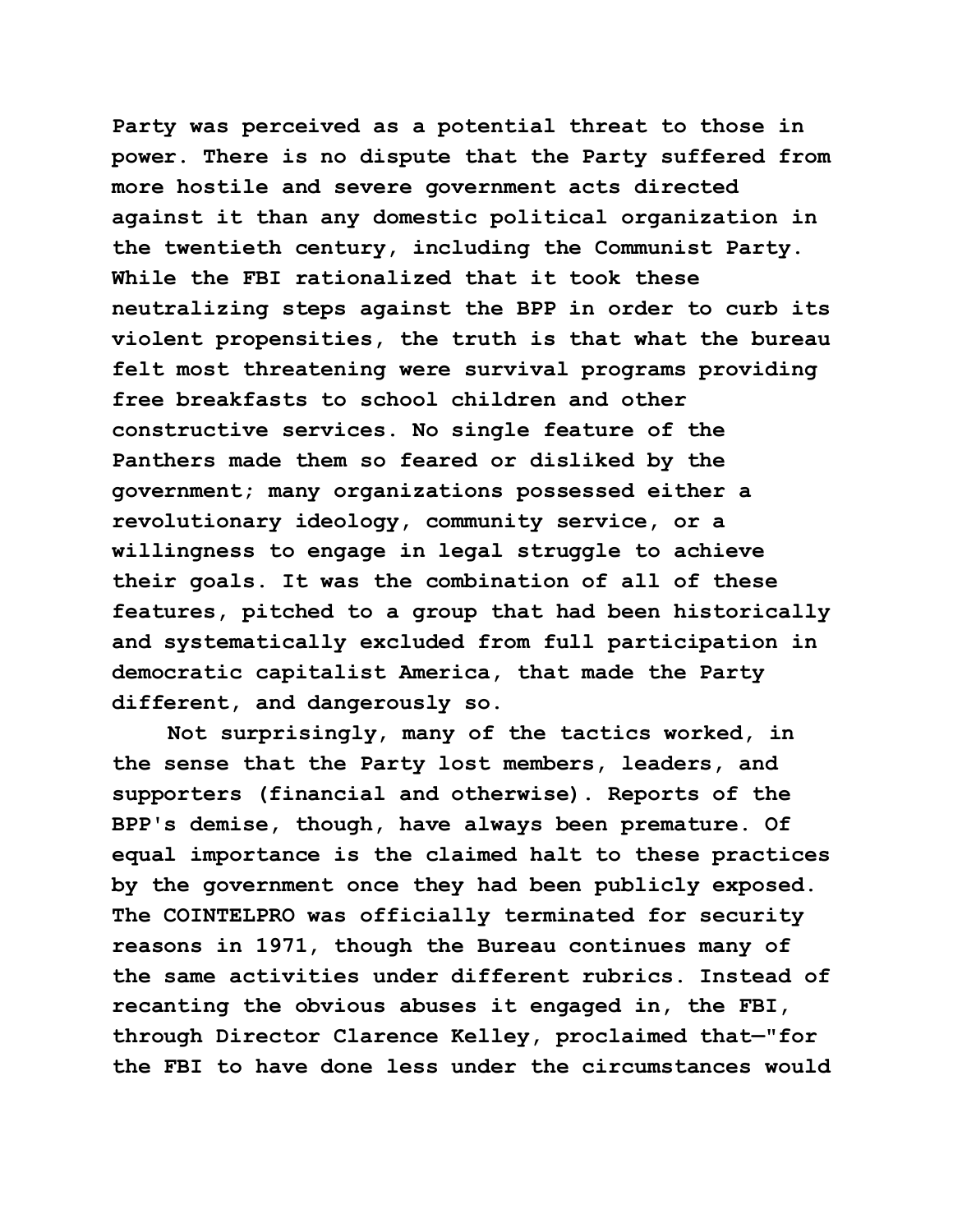**have been an abdication of its responsibilities to the American people."**

**A more apologetic tone was struck by the IRS when, on August 9, 1973, Commissioner Donald Alexander announced that the Special Service (SS) group would be abolished. He stated that "political or social views, 'extremist' or otherwise, are irrelevant to taxation." Once again, however, the function of the SS group was merely transferred to the Intelligence Division of IRS.**

**The CIA responded to revelations about its unlawful domestic counterintelligence operations by destroying documents, rationalizing its activities as necessary for national security, and, ultimately, asking for a new charter that would, under the extraordinary conditions supposedly existing in the 1960s, permit CIA intervention in limited situations.**

**The danger inherent to democracy in any official abuse of constitutional rights of a minority is, to be sure, always theoretically recognized:**

**Getting racketeers on a VA [Veterans Administration] application is like getting civil rights workers for speeding," says Howard Glickstein, who was in the Civil Rights Division of the Department of Justice [under Robert Kennedy]. This time it's the Mafioso, but next time it could be the Black Panthers or Goldwater supporters.** *Victor S Nevasky, Kennedy Justice*

**The gap between theory and practice is, however, rarely closed; witness the history of American Indians, the Communist Party, and the Wobblies. What closed this gap, and temporarily saved the Party from political**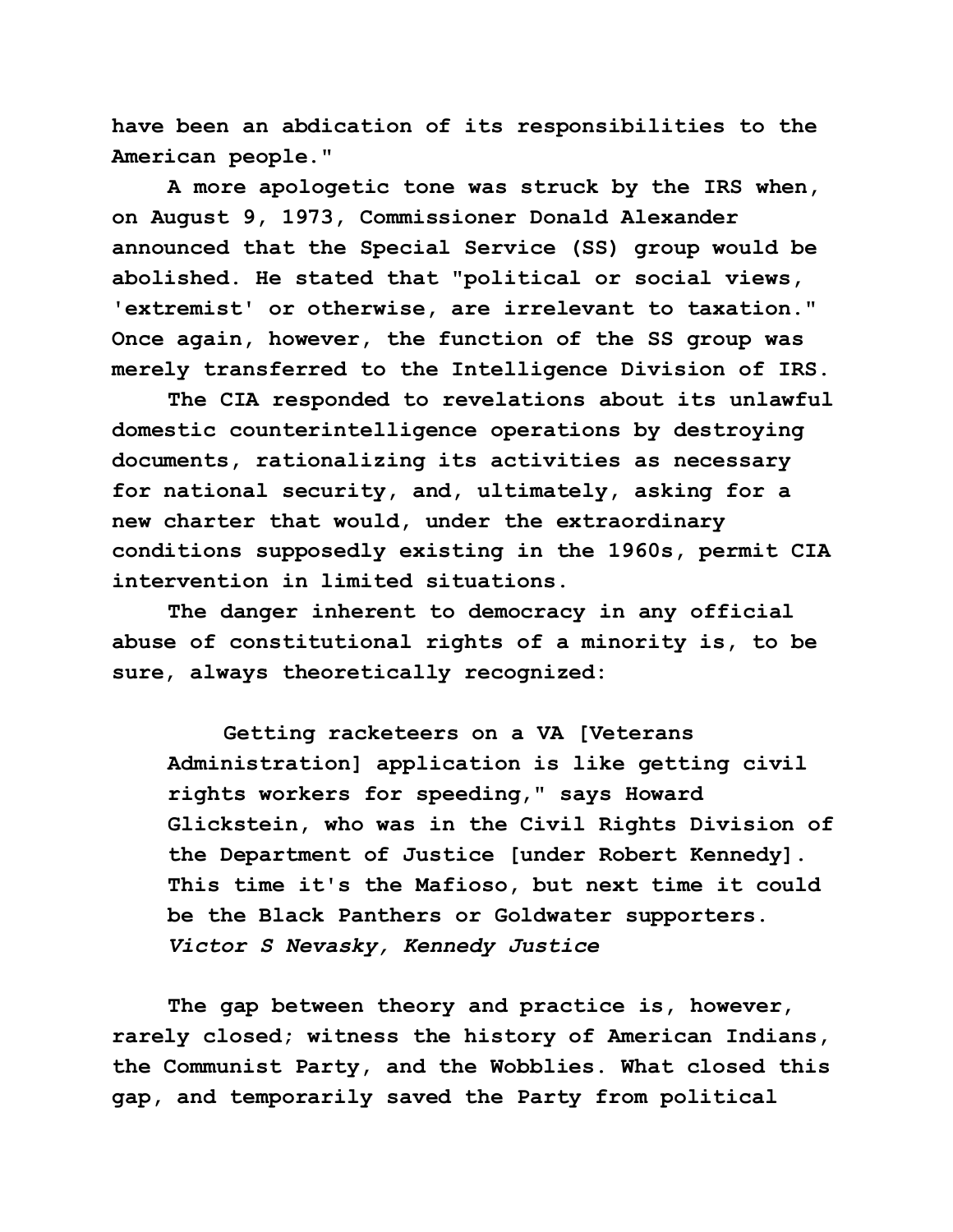**annihilation, was the publicly revealed expansion of some of these reprehensible tactics to traditionally accepted power groups and their leaders. This is, as an eminent constitutional scholar has noted, an almost inevitable result.**

**The controls and apparatus necessary for the restriction of associational expression—investigations, files, informers, constant surveillance—are incompatible with a free society. Restriction of associational expression is likely to become, in practice, an effort to suppress a whole social or political movement. History and experience warn us that such attempts are usually futile and merely tend to obscure the real grievances which society must, if it is to survive, face squarely and solve.**

**The veracity of the above observation is proved by the case history of the war against the Panthers. The original White House Enemies List contained but a few names, and the SS group within IRS began by focusing on twenty-two organizations. Both were soon added to by the administration, and included liberals within the Republican Party as well as leaders of labor, business, academia, and, as the Watergate break-in revealed, even the Democratic National Headquarters. This transference of hostile and illegal government actions from organizations which pose fundamental challenge to the prevailing order to groups not ideologically at odds with democratic capitalism was certainly related to the period of the 1960's. The anti-war movement coalesced, or at least intersected and occasionally joined, with the civil rights, Black community, and student movements to worry those who saw their role as "maintaining the existing social order, and . . .**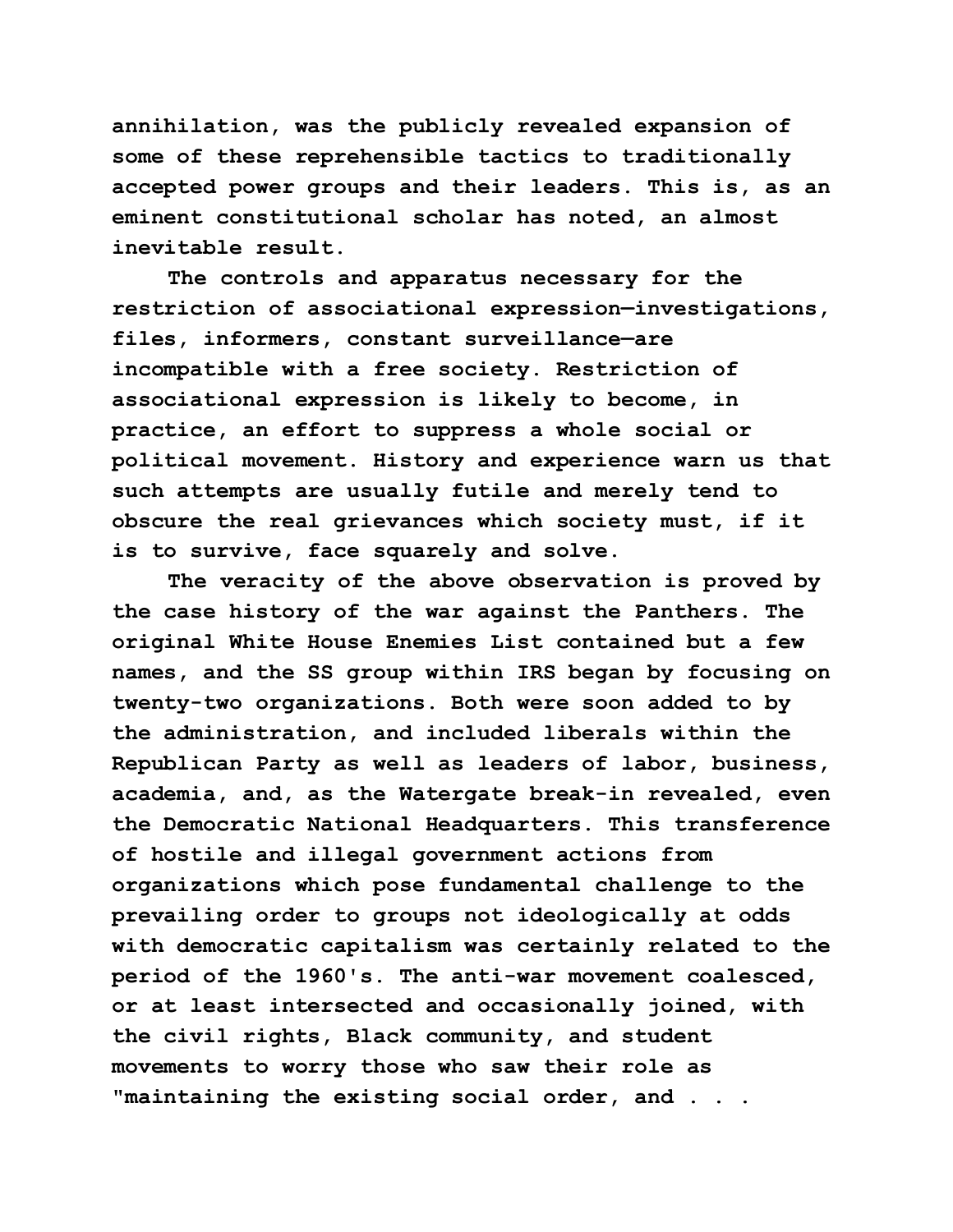**combating those who threaten that order. " Yet these circumstances are not so unique as to defy repetition or at least the perception of [the] same by "federal law enforcement officers [who] look upon themselves as guardians of the status quo. " Should this happen, there is, as former Senator Sam Ervin acknowledged, "no real assurance that these programs would not be resumed." That the "existing social order" will be threatened again is certain; the real question is what will be the future results. Fear that these agencies would in fact be far more dangerous without some constraints than those groups and individuals they surveil has led to legislation and higher governmental discussion about the FBI, the CIA, and other intelligence agencies fostered by them.**

**Revelations of extensive governmental misconduct in the Watergate affair, and widespread charges of illegal FBI and CIA spying on Americans in violation of law, existing charters, and the Constitution caused the U.S. Senate to establish a special Select Committee to study Governmental Operations with Respect to Intelligence Activities in 1975. Prior to that time, White House administrations and the intelligence agencies had succeeded in stopping all attempts to create congressional intelligence committees to share oversight powers with the Appropriations and Armed Services Committee, which had only minimal supervision over the agencies.**

**[...]**

**With the CIA unleashed and the possibility that the Kennedy bill, if enacted, will do the same for the FBI, it would seem that the actions described in this study by government agencies to destroy the Black Panther**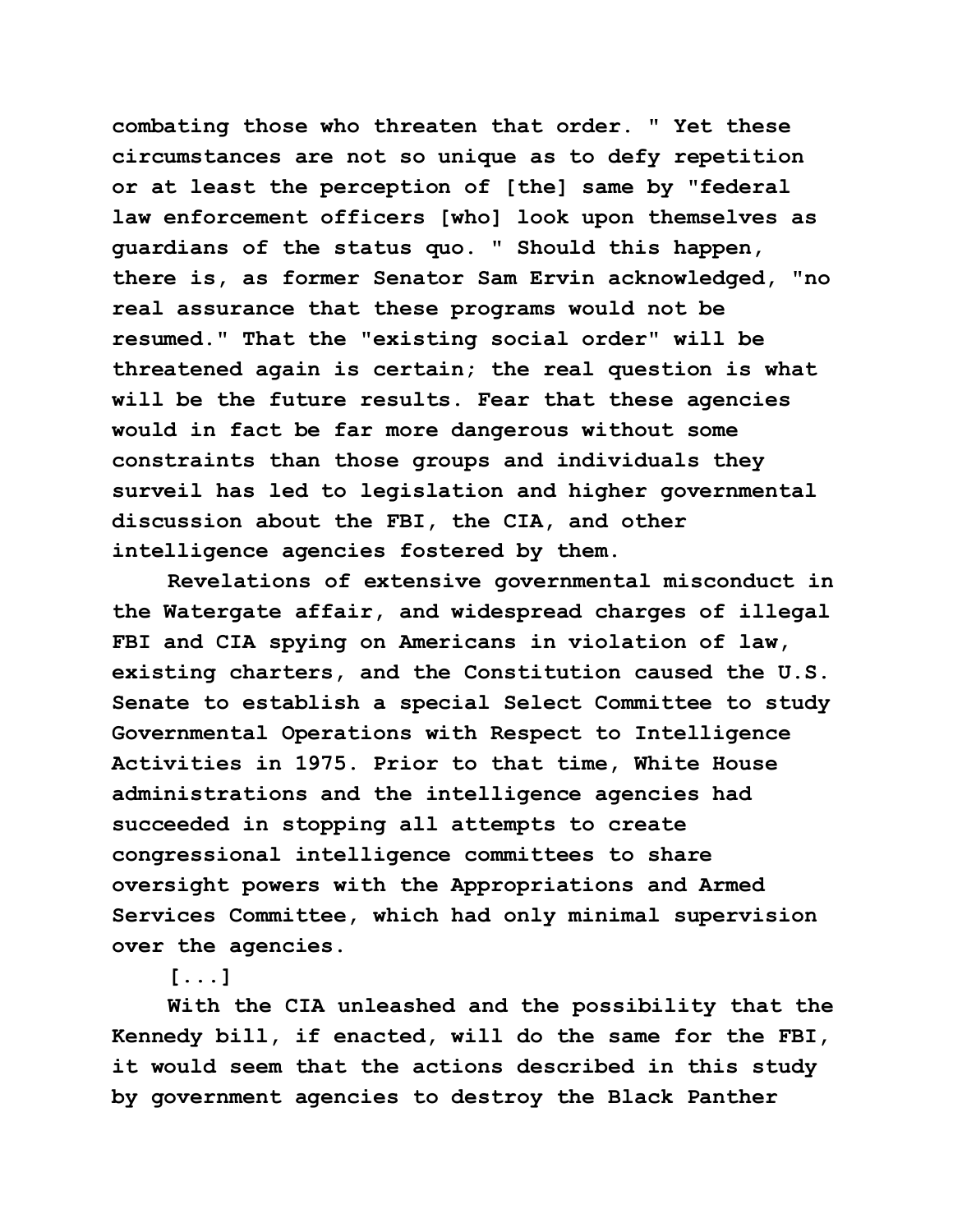**Party and other dissident groups may, in the future, become entrenched in the U.S. government. Tom Wicker has noted that the new CIA charter will more than ever make the agency into an "invisible government. " Former CIA agent Philip Agree, who is now literally a man without a country because of his public revelations of illegal CIA activities, has uncovered the core of the problem surrounding CIA abuses, actions that can be equally applied to the FBI and other intelligence agencies:**

**... the main concern is not really with the CIA, but with the people who run the U.S.—the CIA acts as their instrument—these are the people who run the multinational corporations, who own the banks, who control the traditional political process, the professionals who service all of them and the military-industrial interlock. This relatively small group of people have a need for the CIA and what it's been doing over the years. And until changes occur in the U.S. in terms of political power and economic control, there will be a need for the CIA from the point of view of this small minority.**

**The philosopher George Santayana warned, "Those who cannot remember the past are condemned to repeat it." If illegal government abuses as have occurred in the past against the Black Panther Party and other dissident groups are legalized in the future, as now seems likely, the western world will not be "safe for democracy."**